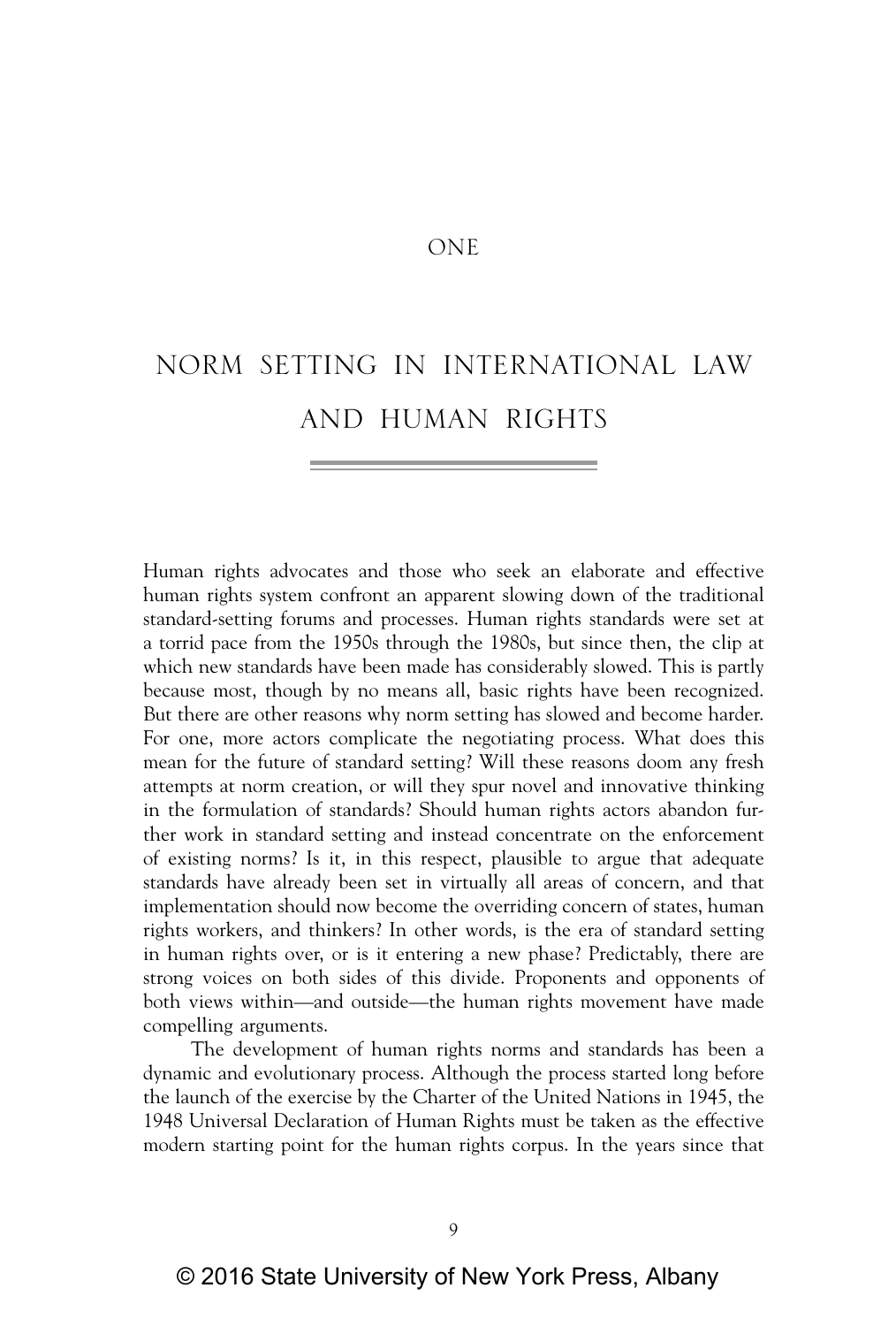seminal document, the process has unfolded with detail and complexity, with each new instrument adding to the fund of wisdom of arguably the most exciting development in international law. The evolution of the process has seen tepid incrementalism and revolutionary sparks of genius, and much wrong has been righted in the world in the past sixty years.

Yet the elasticity of human dignity is so complex that it seems implausible to declare that it has been established definitively and conclusively. That would be tantamount to declaring that we know all that we ought to, or could, about the human person. Indeed, the notion of human dignity, which the human rights movement seeks to define, is a work in progress. The contours and particulars of that notion are socially constructed and result from the evolution of human consciousness. As humanity stretches the frontiers of freedom and un-freedom and better understands the conditions that create powerlessness, more standards will be set to respond to new and emerging indignities and violations. To be sure, some of these indignities and violations may have always been there but were never recognized as such. Or perhaps new and novel violations will leap out of the pages of the future. Because human relations are never static, it is certain that the world will continue to "discover" new violations. Moreover, existing standards may need revision to chart better paths to implementation, particularly as our understanding of powerlessness evolves. This refinement or elaboration of existing standards may itself yield new standards. For these reasons, many human rights thinkers and activists believe that the era of standard setting is far from over.

Experience has demonstrated that the mere setting of standards is not sufficient. The purpose of establishing norms is to enforce them and to change conduct or sanction misconduct. Transforming the way people and institutions behave is first and foremost a conceptual matter, which must be followed by conforming an action to a norm. In fact, the push for the realization of human rights is a long and arduous journey, and standard setting is but the first step in that process. Norms become the signposts for future behavior, and standards—any standards—are meaningless if they remain abstract without a systemic structure for their implementation. Norms that mean something must provide a pathway for enforcement or a structural roadmap for their practical realization, or they will have no bite or effective purpose. Thus, the implementation of human rights standards is as important as their formulation or development. Standard setting should therefore be seen not as an end in itself, but as a means to an unknown end—an end that is still in flux and in the process of definition. The ultimate purpose of standard setting is to create a certain core of irreducible, incontestable norms that must be adhered to if human rights are to be respected. Only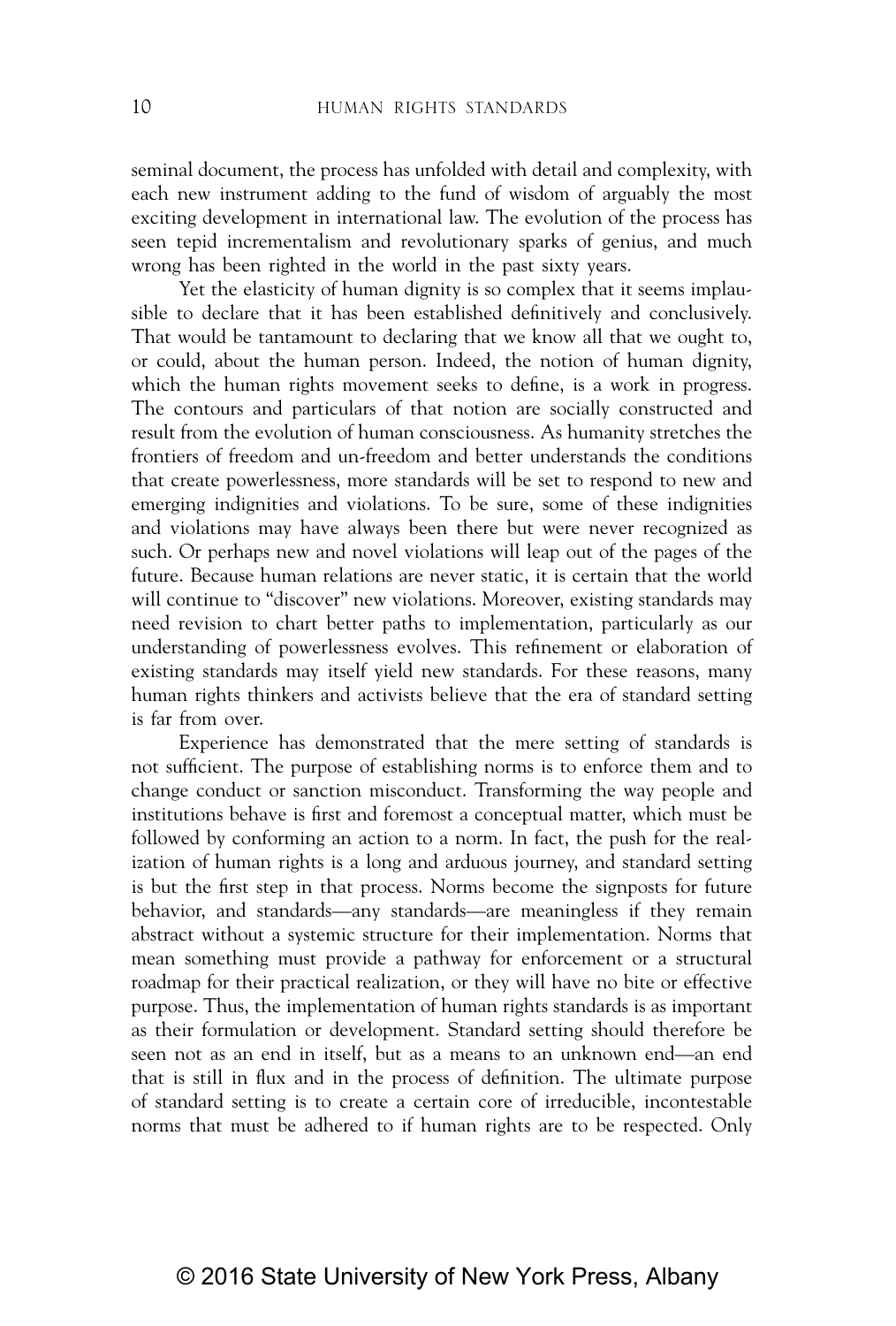in the observance and implementation of norms can we determine whether the norms were worth formulating in the first place.

The elaboration of standards, therefore, is a critical part of the human rights project. This conceptual part obviously draws on lawmaking skills that are informed by the wrongs that need to be righted or the practice being targeted. The act of setting standards signals that a matter of universal importance needs urgent attention and requires the international community to flesh out collectively a universally acceptable norm or standard around which consensus can be marshaled. This "negotiating" phase of norm setting is subject to virtually every conceivable influence, some not directly concerned with curbing the wrong in question. Many actors may seek to water down, or even defeat, the entire exercise. Whatever the case, the elaboration of standards is a realization of the existence of a gap, a lacuna, that many, if not most, think must be filled. Yet there is a danger of relying solely on the setting of standards to right wrongs, therefore creating too many of them to the point of redundancy or saturation. Rights discourse, some have argued, remains a powerful tool for protecting human dignity only if it is not employed loosely or invoked lightly. Nicolas Valticos, for instance, pointed to the difficulties inherent in the proliferation of standards, especially in the International Labor Organization (ILO).<sup>1</sup> While some may suggest that "deadwood" be trimmed out, a standard that is no longer urgent, or even relevant, for one country may still be of value to another or perhaps premature for a third. Further, there are legal problems in trying to delete or render moot a standard that has been passed formally. It is best to see standards that have already been set as a fundamental wisdom from which states and other actors can draw.

#### HISTORICAL ANTECEDENTS

The normative regime of international human rights law originates from liberal theory and philosophy, which is not to say that international law is responsive, *ab ignitio,* to the ideals of liberalism; the journey has been, and continues to be, a long and arduous one. The rise of the modern nation-state in Europe and its monopoly over violence and the instruments of coercion gave birth to a culture of individual rights to contain the abusive and invasive state. Rights were born of necessity as a shield against the predations of the state. John Locke reduced this relationship between the state and the individual to a philosophy in his *Two Treatises of Government*. 2 In liberal theory, individual rights act as a bar against the despotic proclivities of the state. By nature, the state is an ogre, an instrumentality bent on the consumption of humans because its tendency and nature is oppressive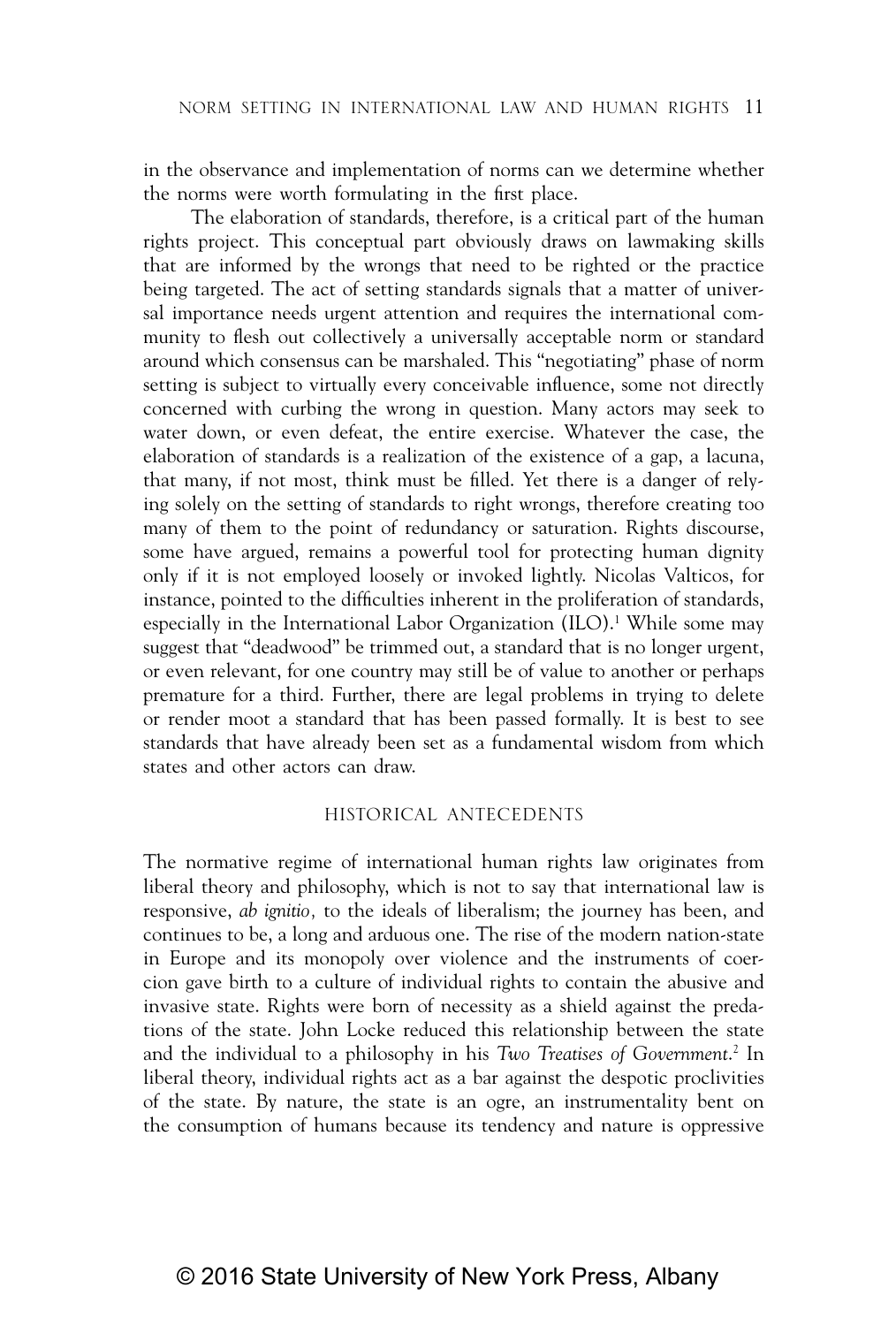and controlling of the individual. A state stalks the landscape to map out how to retain and fortify control. It is on this theoretical foundation that international human rights law arises. Ironically, the human rights corpus seeks to make the modern state the primary guarantor of human rights, even though the state is at the same time the basic target of international human rights law. In other words, human rights law encodes the treatment of individuals by their states.<sup>3</sup> The relationship between a state and its citizens is both symbiotic and oppositional: it is the paradox of the state and the notion of the social contract. For several centuries, however, these normative limitations remained the exclusive province of constitutional and other domestic legal regimes. It was not until after World War II—following the abominations of the Third Reich—that a binding system of international human rights law was created. Therefore, at its core, human rights law is an internationalization of the obligations of the liberal state.

Although human rights law is a species of international law, it differs significantly from other areas of international law. While virtually all fields of international law have an international character—that is, they of necessity involve relations between states, their citizens, or some other shared interest—human rights law is also a domestic compact within a state. Human rights matters depart from the "external" formula of other international law regimes because they do not necessarily involve an interstate or international question per se. Nevertheless, the formulation and implementation of human rights law has an international dimension. Moreover, human rights law does not obviously or always trigger cross-border repercussions. In fact, most human rights violations are committed by a state within its borders; only when violations pass a certain threshold does the international community take real notice. Because of this intrinsically internal character of human rights, their universalization has traveled a torturous route in international lawmaking. States still have wide latitude and enjoy substantial discretion in dealing with their populations. In fact, the schema and logic of human rights treaties and standards are such that the state is of necessity the first respondent. In other words, human rights law expects states to police themselves. Only when self-policing fails is the international machinery—at the bilateral and multilateral levels—activated.

To be certain, the postwar international human rights regime did not spring into existence overnight. A novel idea when conceived, its establishment was not an easy task. States had never before dealt with such a high level of scrutiny over their domestic affairs. Sovereignty on internal matters had never before been questioned so openly and effectively. As a result, the establishment of the international human rights regime was an elongated and deliberative process that transformed in radical ways the concept of state sovereignty. The postwar period is one of those singular moments in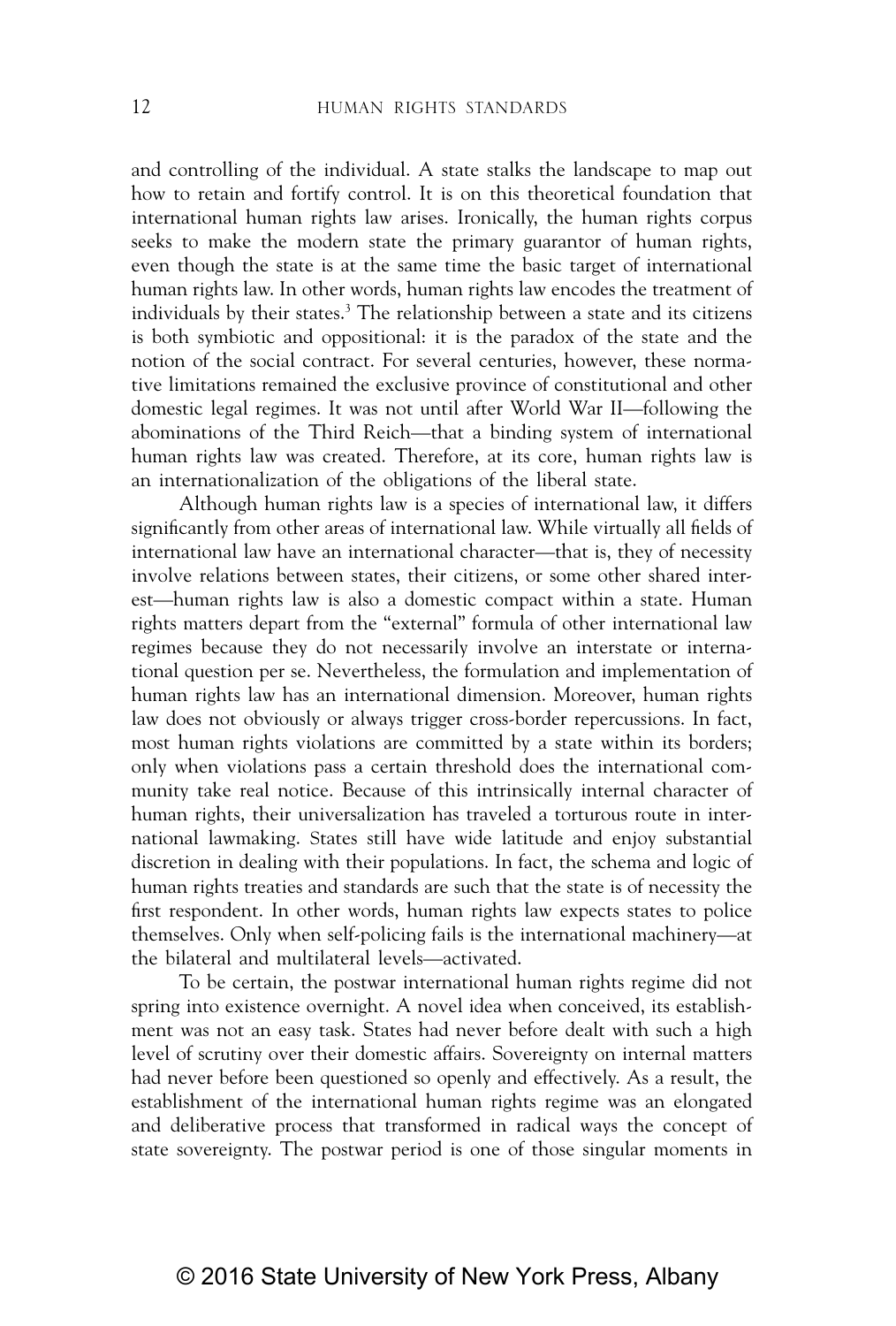history when a true paradigm shift took place, and the individual became a more present claimant at international forums that had previously been the exclusive preserve of states. This shift, from a completely state-centric system to a "shared" power with citizens, would transform how international law is made and who makes it. The shift seems only fair because human rights have their historical antecedents in a number of mass struggles, international law doctrines, and institutions. Principle among these human rights formative struggles are anticolonial struggles, antislavery resistance campaigns, state responsibility for injuries to aliens, struggles against (and from) religious persecution, treaties under the League of Nations to protect minorities, humanitarian intervention, international humanitarian law, the struggle for women's rights, and antiapartheid and other antiracist struggles.

Originally state-centered, international law governed relationships between nation-states, and in its original formulation was the exclusive preserve of the Society of Nations.4 In fact, international law started as a racist project: a small exclusivist core group of states from white and Christian Western Europe. This group of states was responsible for the initial construction of the basic principles of international law. These states arrogated to themselves the term *civilized.* As such, they viewed themselves as God's gift to the rest of humanity. These "guardian states" and their habits, cultures, and practices became the standard by which all others were judged. Their ascendancy was closely related to the colonial project and the Industrial Revolution. Standard setting and norm creation at the dawn of international law were therefore an exclusively European exercise—and that is why the guts of the discipline of international law, as well as its theoretical and philosophical predicates, are regarded as Eurocentric.<sup>5</sup> Equally important was the fact that states—and they alone—made and applied international law. The same exclusive club of European states retained the authority to qualify which entities should be considered as states. International law did not even have the pretense of universality, as only a select few states were subjects of international law and, therefore, only they had rights under this legal order. Generally, individual human beings did not have any international legal rights; as such, a state's treatment of its natural persons was not the business of any other state or of the international community.

With the passage of time, the individual started gaining currency in international law. Very early in its development, the doctrine of humanitarian intervention had recognized "[a]s lawful the use of force by one or more states to stop the maltreatment by a state of its own nationals when the conduct was so brutal and large-scale as to shock the conscience of the community of nations."6 Later, the individual gained more protection from the nineteenth-century treaties to ban the trans-Atlantic slave trade in Africans and the conclusion of treaties to protect Christians in the Turkish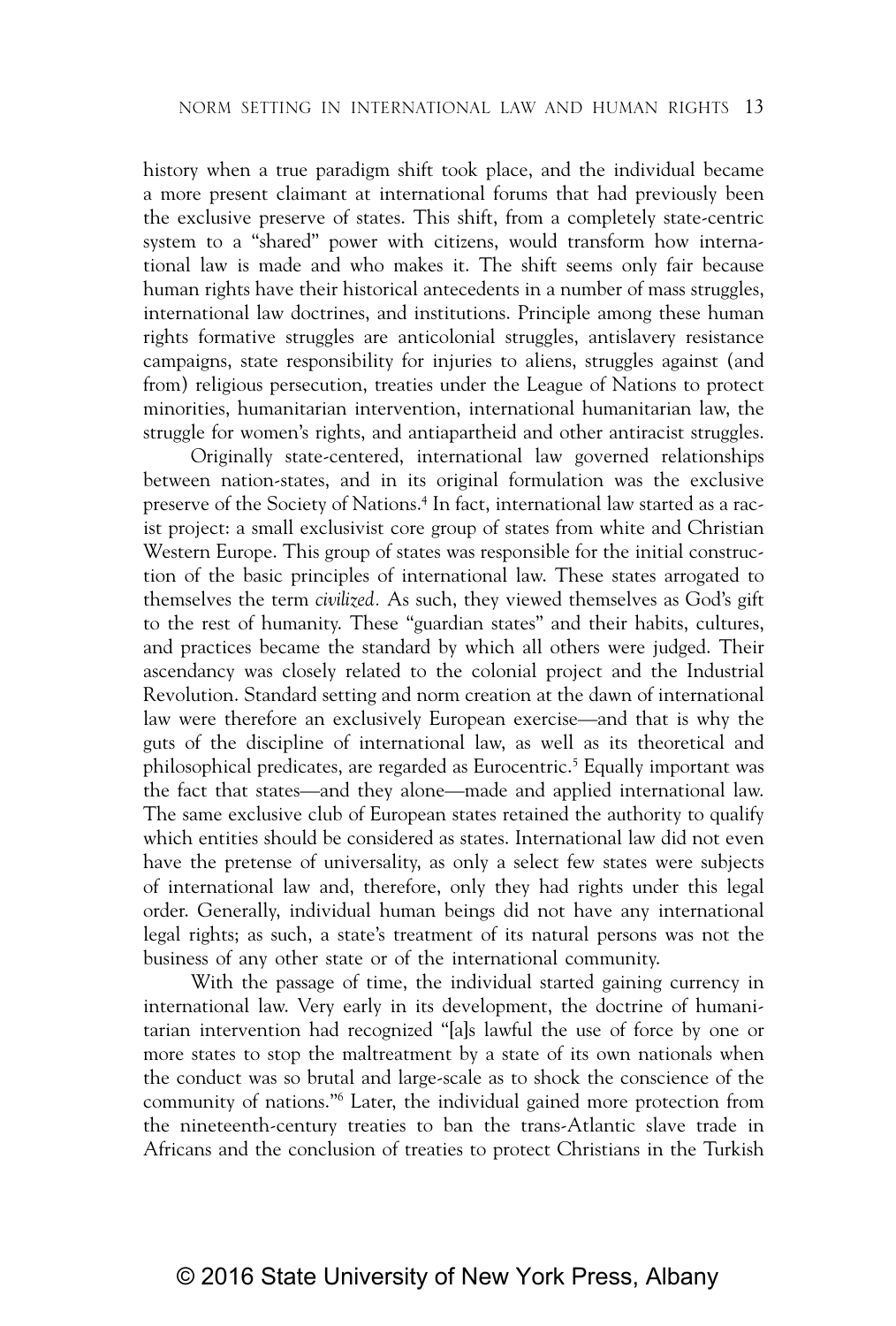(Ottoman) Empire. These were the early seeds of what would later come to be known as human rights norms. Like most phenomena, once the door was opened, reform was inevitable; it was simply a matter of time before more complex demands would be placed on the normative development of international law. Importantly, the voices of the global South would begin to emerge in international law, if only very tentatively at the start, even though some of those early voices from the global South were by proxy.

Then the modern anticolonialist movement started to take shape, bringing with it a rebuke of traditional assumptions in international law. The initial steps were small and incremental but important nonetheless. In the early twentieth century, the covenant for the newly formed League of Nations provided that colonial powers observe the "principle that the well-being and development" of native [colonized] peoples "form a sacred trust of civilization."7 The League Covenant also called for "fair and humane conditions of labor for men, women, and children."8 The International Labor Organization took up that challenge and produced a plethora of instruments on labor standards and workers' rights. The League pushed for the development of an international system for the protection of minorities, and international humanitarian law—the law of war—also provided for the care of the wounded or sick combatants and the protection of medical personnel and hospital facilities in wartime.<sup>9</sup> This humanist ethos would grow and provide the foundation for a higher form of human intelligence, in essence a more developed consciousness about how individuals ought to be treated with dignity by the state and their fellow beings. It is this consciousness that I call a higher form of human intelligence.

While these international legal doctrines and institutions played a critical role in the early foundation of human rights norm setting, popular mass struggles by marginalized groups and colonized peoples were the key catalysts in giving content to the postwar human rights movement. Human rights and international law would not be imbued with the doctrines of fairness were it not for popular struggles for rights among the marginalized, the despised, and the forgotten peoples and populations of the globe. Their struggles have been the difference between a frozen status quo and a more accepting universe. Of particular note here were the anticolonial and antiracist struggles by the peoples of Africa, Asia, the Pacific, the Caribbean, and Latin America. Whether it was the armed Mau Mau rebellion in Kenya against British colonialism, the pacific struggle by Mahatma Gandhi for Indian independence, or the struggle for civil rights by African Americans, the struggles by persons of color around the world wrote normative history. Apartheid in South Africa—extremist blatant and systemic legalized racism—provided an early impetus for the international human rights movement, even before its full codification after World War II. Similarly,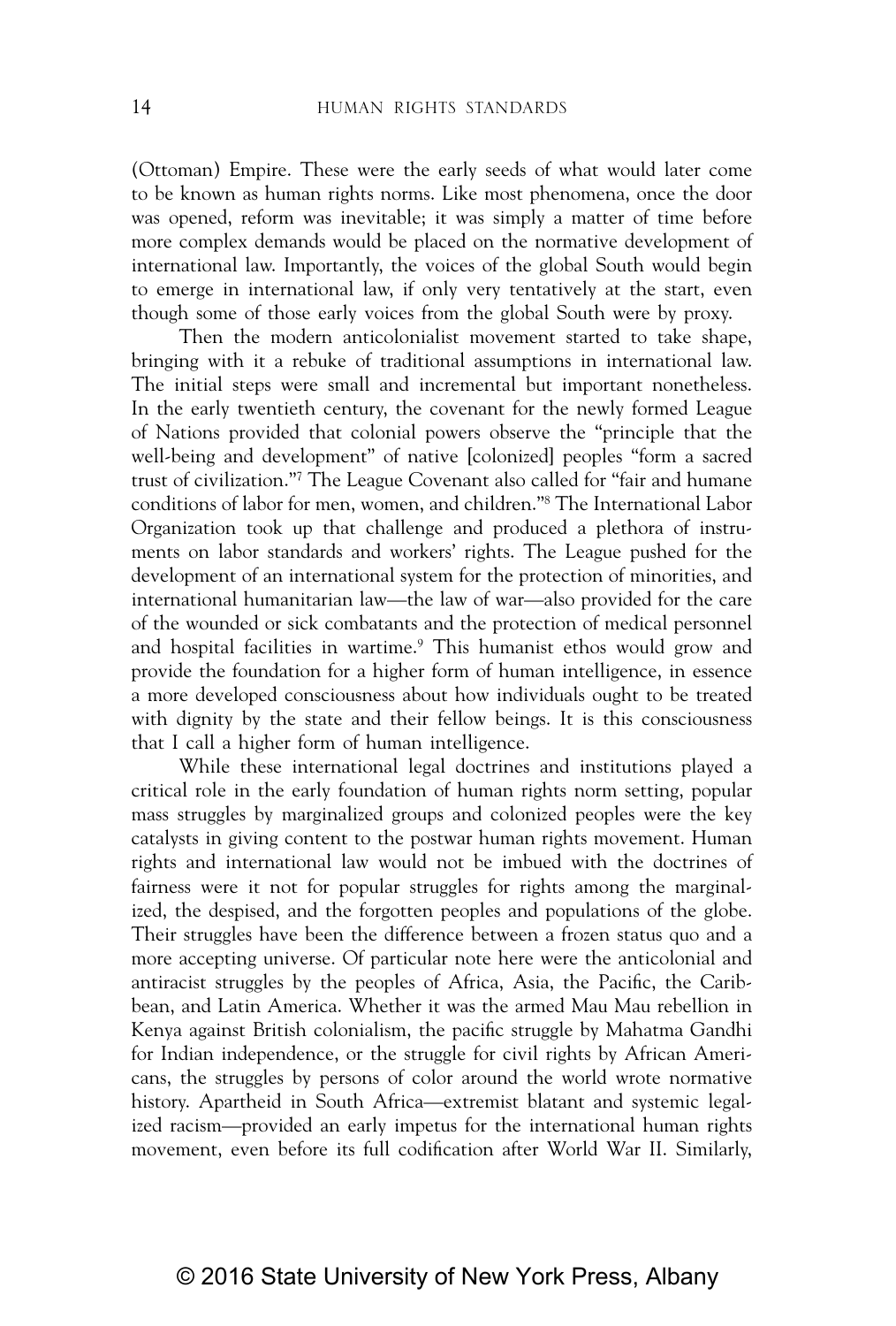the struggles for women's rights—for universal suffrage, equal treatment, and nondiscrimination in the United States and the Europe and in all parts of the world—have been an indispensable building block in the normative development of the modern human rights movement. These movements were successful in spite of stiff opposition by vested interests, and they launched the transformation of norms and the introduction of new ones. While it is true that many anticolonial and antiracist struggles, for example, did not explicitly invoke the language of human rights to articulate their grievances, it is incorrect to argue, as Samuel Moyn does, that anticolonialist struggles were not human rights struggles.10 It is the norms animating the struggle, and not their form, that is important. Moyn seems to think of human rights only in their atomistic, individualized sense, and does not realize that rights can be held by communities as opposed to individuals. The right to self-determination is an example of a right that inheres in a community. One can think of other so-called collective or community rights, such as the environment. Moreover, the human rights movement itself would have been that much poorer but for the struggle against Apartheid. Moyn returns to this debate to an embedded problem—the failure to recognize that the legitimacy of human rights can be enhanced by expanding its normative reach beyond individualism.

### THE UNIVERSAL DECLARATION AND THE PROMISE OF A NORMATIVE FOUNDATION

The United Nations launched a new era in international relations and the development of international legal norms. Perhaps nowhere is the mark of the United Nations more indelible than in the development of human rights norms. In fact, the UN was born out of gross human rights violations. Its existence would arguably not have been possible without World War II and the defeat of German-led fascism. Credit is therefore due to the UN for launching the international human rights movement through the codification of a legal and binding system for the promotion and protection of human rights. With the adoption of the UN Charter, the world body unleashed a torrent of norms, processes, and institutions in human rights. The founders of the UN could not have imagined the ubiquity of human rights norms in the last stanza of the twentieth century, when the language of human rights became the credo of every oppressed people and marginalized cause. In its human rights work, the UN has increasingly drawn heavily from the normative antecedents in the various struggles for human dignity, liberal philosophy, and the legal traditions of several cultures.

Even so, one should not overstate the universality of the United Nations as it stood in 1945. The idea of true universality at the time was

## © 2016 State University of New York Press, Albany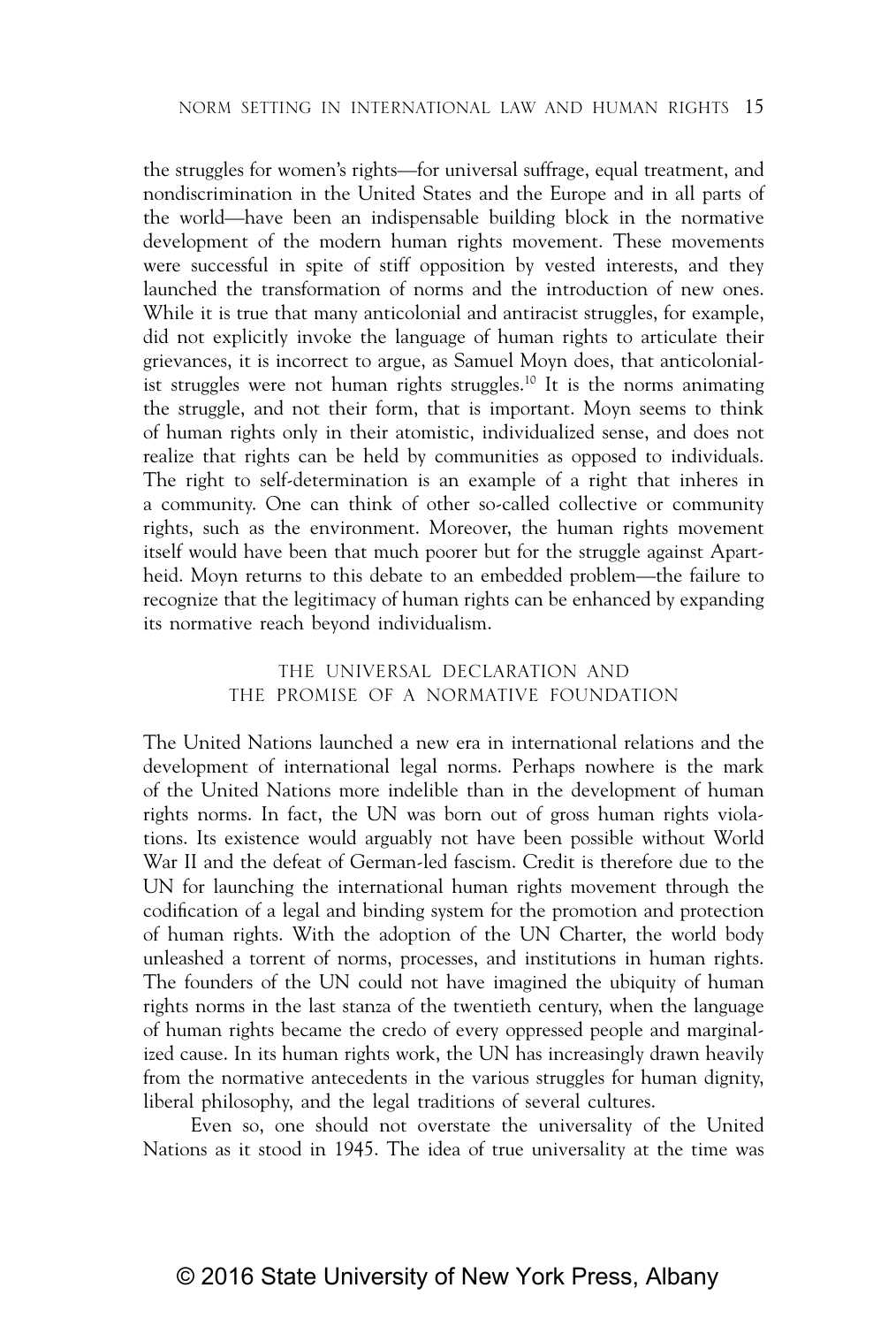only starting to be mentioned and was not accepted as a key plank of legitimacy. The world was still very decidedly Eurocentric, including at the UN, a very insular organization at its founding. In popular history books, World War II is depicted as a contest between good and evil, with the victorious triumph of the former. The world order that emerged from the ashes of the historic conflict left a lot to be desired, particularly because the postwar international order was anything but equitable. Mohamed Bedjaoui, a judge on the International Court of Justice, described the new world order as "scandalous."<sup>11</sup> The difficulties lay in the inherent inequalities within the structures of international governance, the asymmetries of power between the North and the South, the imbalances between states in the global economy, and the lopsided military domination of the world by the United States. These inequities find their expression in the setting of international standards and their enforcement. These deep structural deficits begot pathologies that persist to this day.

At its inception, the United Nations was not representative of all the global communities for whom it purported to speak. In 1945 the UN began with fifty-one member states, many from Europe and the Americas. Most African, Asian, and Pacific states were still European colonies and were therefore ineligible to be UN members. Led by the United States, the West dominated the United Nations and the new international order, particularly and symptomatically in its commanding presence in the UN Security Council, the central and most important organ of the United Nations.<sup>12</sup> Although today the UN Security Council is viewed as an anachronistic obsolescence, membership in it was then regarded as a right by the victorious allies. Paradoxically, the Preamble of the UN Charter states, in part, that it reaffirms "faith in fundamental human rights, in the dignity and worth of the human person, in the equal rights of men and women and of nations large and small."13 The juridical equality of states, the supposed cornerstone of the UN idea, was its first casualty.

One of the purposes of the United Nations is to "achieve international co-operation in solving international problems of an economic, social, cultural or humanitarian character, and in promoting and encouraging respect for human rights and for fundamental freedoms for all without distinction as to race, sex, language or religion."14 The UN Charter reiterates this ideal when it emphasizes that it shall promote "universal respect for and observance of human rights and fundamental freedoms for all without distinction as to race, sex, language or religion."15 Despite its structural inequalities, the new international order aspired to the principles of sovereign equality, nondiscrimination, and equal protection. Into this world the Universal Declaration of Human Rights (UDHR), arguably the most important human rights instrument, arrived on December 10, 1948. Forty-eight states voted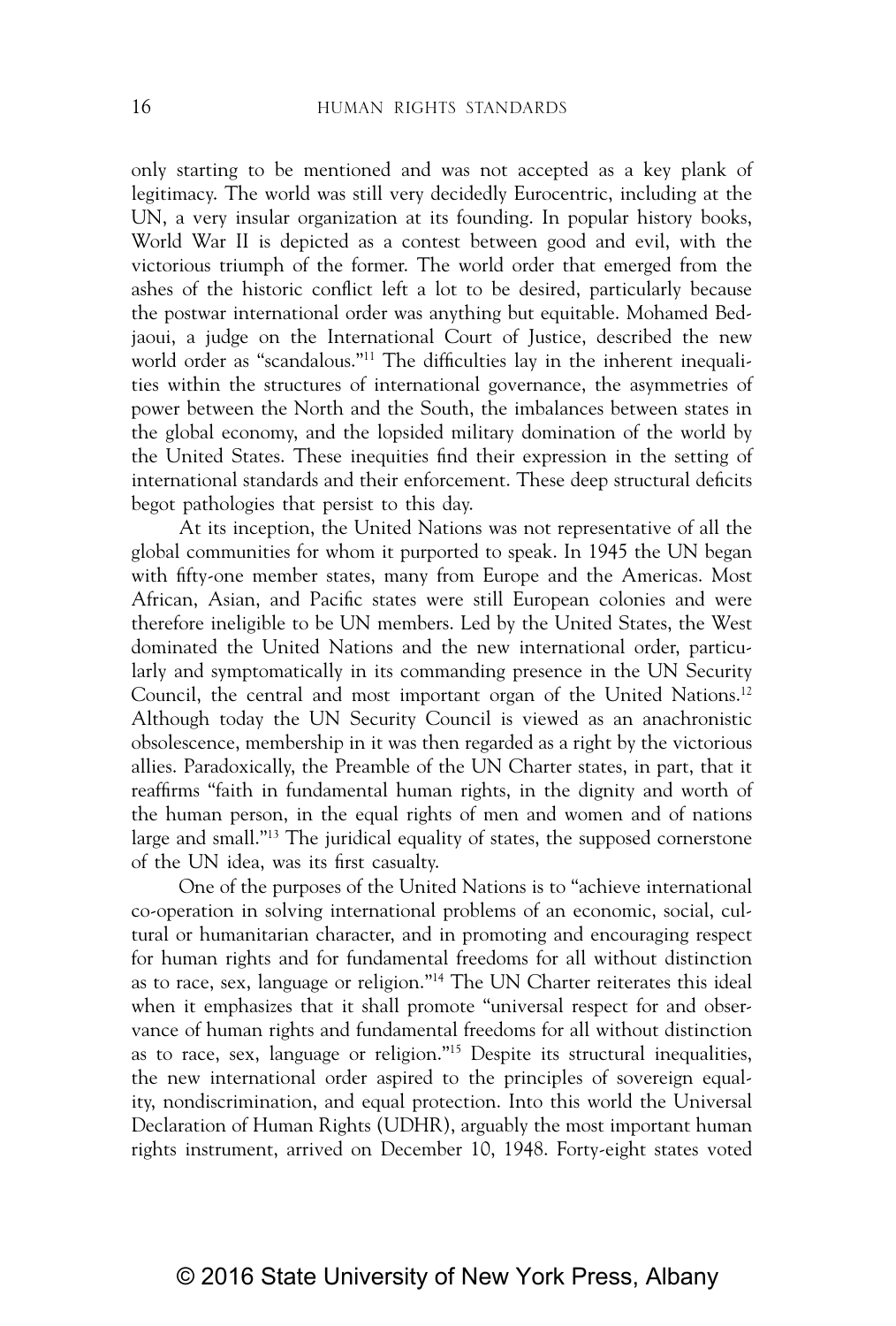to adopt the UDHR; eight states abstained, and none voted against it. It is instructive that UN membership at the time was not representative—a mere fifty-six states proclaimed the UDHR "a common standard of achievement for all peoples and nations."16

States, academics, human rights advocates, and the UN membership generally agree that the UDHR is the most significant embodiment of human rights standards. Many view it with the reverence reserved only for sacred texts. It has been described as "showing signs of having achieved the status of holy writ within the human rights movement"17 and as the "spiritual parent" of other human rights documents.<sup>18</sup> Henry Steiner and Philip Alston, two intellectual leaders of the human rights movement, called it "the parent document, the initial burst of idealism and enthusiasm, terser, more general and grander than the treaties, in some sense the constitution of the entire movement . . . the single most invoked human rights instrument."19 As the normative foundation of the human rights movement, the UDHR has become the gold standard for the entire movement. Lost in this adulation, however, are more searching debates about the UDHR's normative content and import as a cultural text.

As wonderful a promise as the UDHR was, the dawn of the international human rights movement was fraught with serious limitations. The small membership of states in the UN at the time seriously compromised the normative universality of the movement's founding document. So argues Antonio Cassese, the former president of the International Criminal Tribunal for the former Yugoslavia, who has written that the West was able to impose its philosophy of human rights on the rest of the world because it dominated the United Nations at its inception.<sup>20</sup> His is a remarkable and laudable admission by one of the icons of the human rights academy. As noted in 1947 by the American Anthropological Association (AAA), one of the few nongovernmental bodies to express its view on the impending international Bill of Rights, the promulgation of a universal human rights instrument would be extremely difficult. This group saw the cultural and normative landmines that awaited any attempt at such an ambitious document, fearing that it would lead to a new form of cultural imperialism. The association noted that

the problem of drawing up a Declaration of Rights was relatively simple in the eighteenth century, because it was not a matter of *human* rights, but of the rights of the men within the framework of the sanctions laid by a single society. . . . Today, the problem is complicated by the fact that the Declaration must be of worldwide applicability. It must embrace and recognize the validity of many different ways of life. It will not be convincing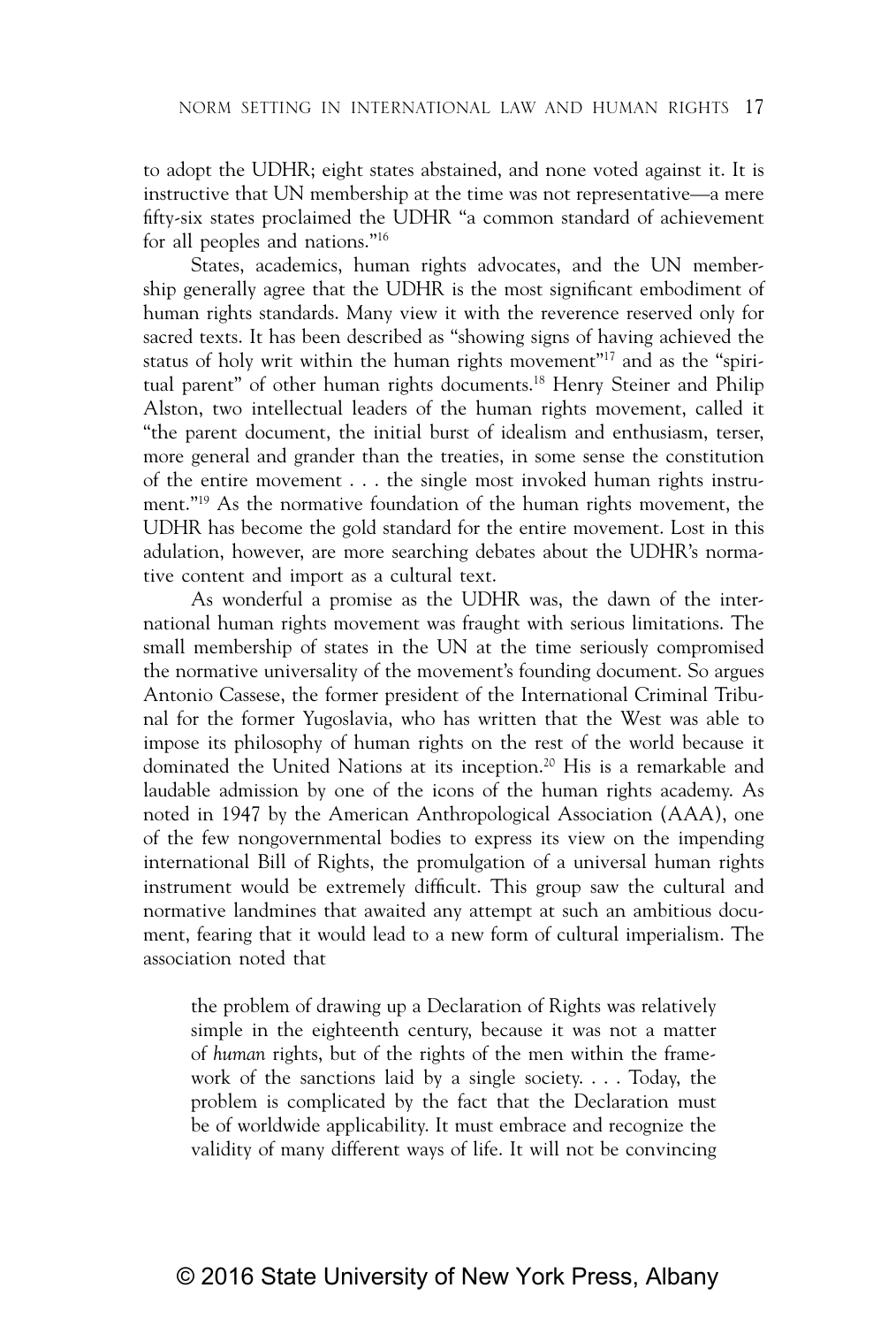to the Indonesian, the African, the Indian, the Chinese, if it lies on the same plane as like documents of an earlier period.<sup>21</sup>

The AAA pointed out correctly the risks of constructing universal norms and standards, and it cautioned that the cross-cultural legitimacy of any such enterprise would reside in a truly *democratic*, *diverse,* and *participatory* exercise. The drafters of the UDHR did not appreciate this point, a fact that would make it difficult for the Universal Declaration to resonate in cultures outside the European West. The association recognized the central role that cultural legitimacy plays in internalizing norms. That is why it viewed with trepidation global universalization without cultural legitimization. While the composition of the UN Commission on Human Rights, the body that drafted the UDHR, attempted to be culturally and geographically inclusive, the pool of its membership was sharply limited by the exclusivity of the United Nations. Theo van Boven has suggested that it was pretentious of the drafters of the UDHR to call it "universal" when a large part of the world was still under colonial rule and therefore unable to participate in the framing of the document.<sup>22</sup> It would have been much more appropriate to acknowledge the obvious dearth of diversity—as a severe limitation—and reach out more broadly to those who were excluded. Yet no evidence of such outreach exists.

The commission was led by Eleanor Roosevelt and included such diplomats as Charles Malik of Lebanon and P. C. Chang of China.<sup>23</sup> Some writers have pointed to these two prominent non-Westerners as evidence of the universality of the commission's composition, and hence the cross-cultural legitimacy of the UDHR. Yet Malik was a Christian, and both he and Chang were rooted firmly in Western liberal conceptions of the individual and the purposes for political society. Both had their formative education in the United States at Ivy League schools. They were "global elites" in the finest tradition of the Eurocentric world. Thus, the primary bases of their worldviews were necessarily Western. Abdullahi Ahmed An-Na'im correctly notes that "all normative principles . . . are based necessarily on specific cultural and philosophical assumptions."<sup>24</sup> He concludes that "given the historical context within which the present standards have been formulated, it was unavoidable that they were initially based on Western cultural and philosophical assumptions."25 An-Na'im quite rightly allows that the "sin of conception" is not irredeemable, but the task of overcoming it has been arduous.<sup>26</sup>

Several analysts, among them Bertrand Ramcharan, argue that it is a misunderstanding of history to say that the UDHR was a product of Western countries, as this denigrates the contribution of the majority of the members of the first Commission on Human Rights who came from Africa,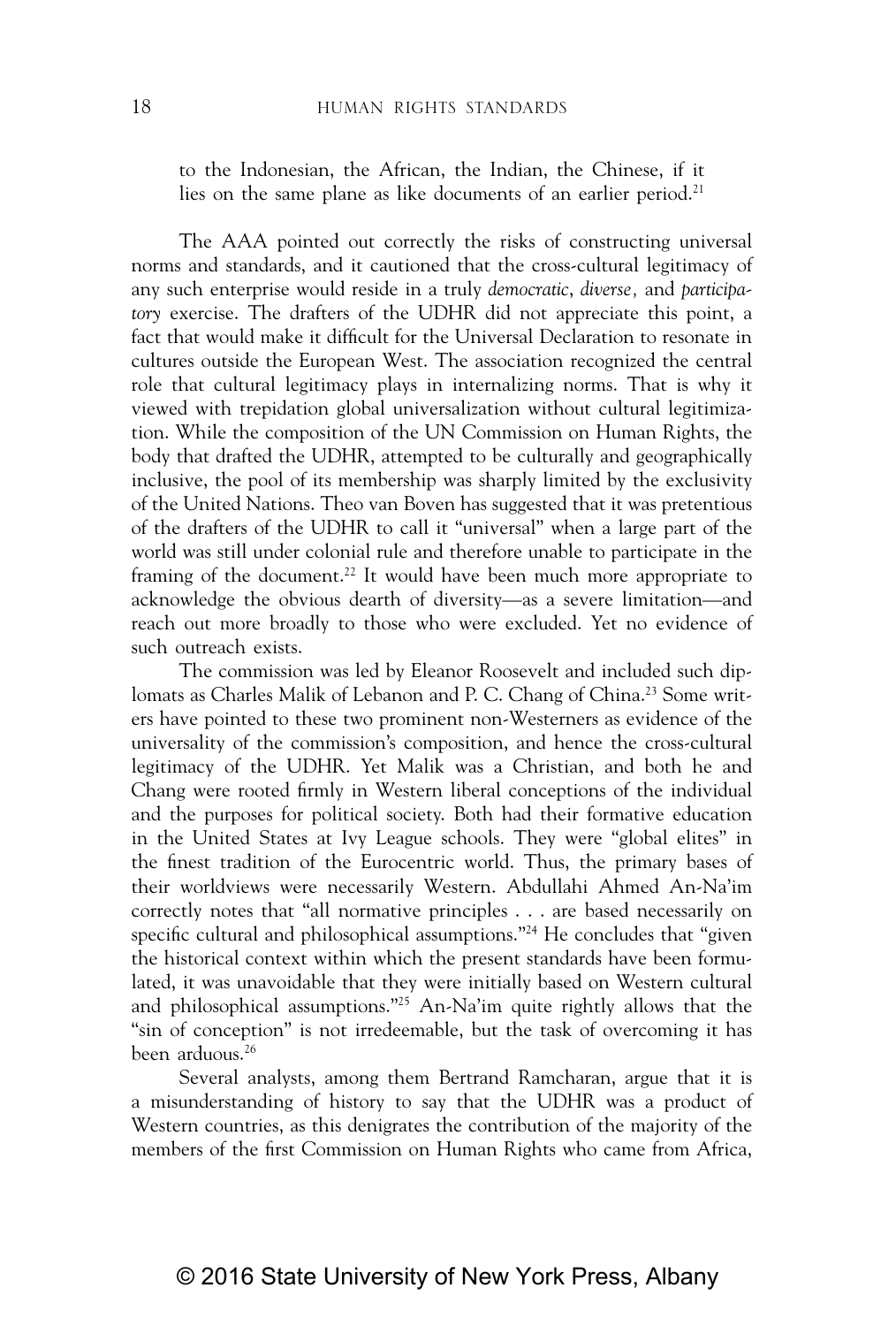Asia, Latin America, and Eastern Europe.<sup>27</sup> According to him, it also denies the contribution to the intellectual patrimony of the world of those earlier, pre-Western societies in Asia and Africa, which developed the core ideas of freedom, democracy, and support for the rule of law. The argument is that while the application of these ideas may have evolved over time, their fundamental values and appeal remain universal. Ramcharan suggests that in essence the current debate regarding the universality of rights is more a political debate about power between the industrialized and industrializing countries than one of cultural relativism. This view suggests that cultural diversity might influence the way in which human rights are applied by different societies, but the underlying tenets remain the same.<sup>28</sup> But Ramcharan's view, while interesting, is labored. First, there is no doubt that the Commission on Human Rights was dominated by the West, a point that is, on the facts, unarguable. Second, even the members of the non-Western states on the commission were by orientation Eurocentric, as some of them openly professed. Third, there is no reason for the global South to be defensive, as Ramcharan is, about its absence in the construction of the early human rights doctrine. The South was excluded, and not by choice. Nor does the absence of the South at the table suggest that it was devoid of ideas. Quite the contrary. As the later history of the development of the human rights corpus would show, the South began to exert its intellectual and cultural fingerprint once it was allowed in the door. But its inclusion and participation have not made a normative departure either in the narrative or in the substance of the human rights project. In popular consciousness, human rights are seen as the gift of the West to the world. It is in that sense that the human rights project has its "owners" as well as its "beneficiaries." This dichotomous view of the human rights project—with the "origin" on the one hand and the "target" on the other—perpetuates the notion of the cultural inferiority of the South and the cultural dominance of the North. This partly explains the resistance of some states and societies in the South to the human rights project.

It is now an established fact that the early formulation and codification of human rights standards were dominated by Western cultural and political norms.<sup>29</sup> No serious scholar of the history of the human rights movement contests this fact. But it is important to note that arguments about origin are not necessarily condemnatory of the human rights movement as a whole, nor do they establish illegitimacy per se. Rather, they are a window into the genesis of the movement, its normative fingerprint, and its proclivities; these factors by themselves are not negative. What is important is whether, no matter its origins and philosophical template, the human rights movement has grown—normatively—into a truly universal corpus. These ethnocentric limitations notwithstanding, the UDHR is largely a plausible document. It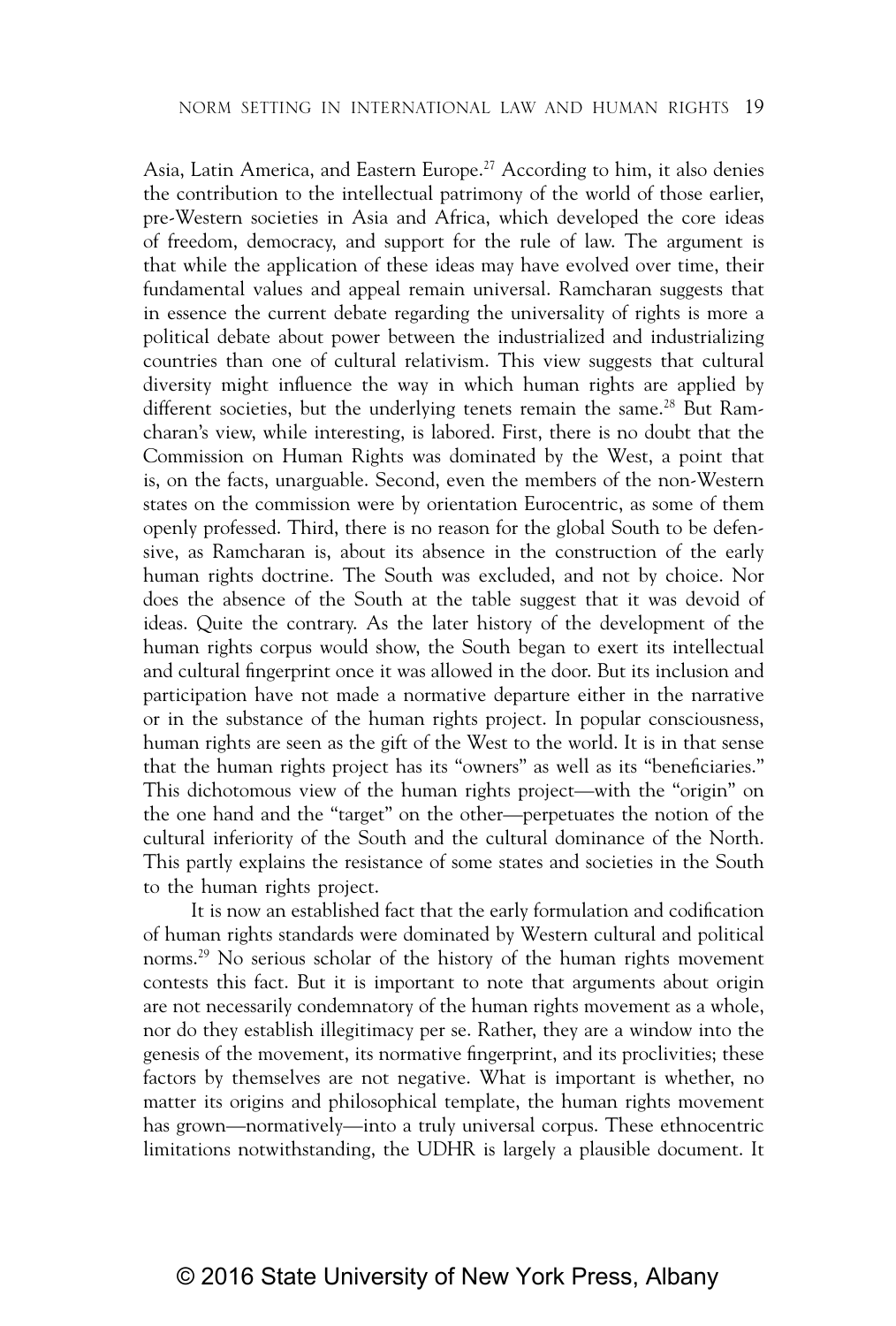laid the foundation for the later development of both civil and political rights, as well as economic, social, and cultural rights. In this respect, the UDHR should be seen more as a credible promise than a holy text. Scholars and movement activists who want to endow the UDHR with sanctity miss the point of a legitimate human rights movement; in fact, they are its worst enemies. Nothing lasting can be gained in this historical age by imposing values or by insisting on the purity of texts. It is true that parts of the UDHR have entered into the rarefied stratosphere of customary international law, while the rest of it has achieved enormous moral authority.<sup>30</sup> But its success will mean little in the final analysis if the UDHR and the movement lack grassroots legitimacy. One of the drawbacks of the UDHR is that it is customary law, which by definition is a creature of state elites, usually from the North, but with the increasing participation and acquiescence of elites from the South. Historically, customary law has suffered from a "democratic deficit" because it is top-down, and not ground-up, norm making. Nevertheless, those elites have conferred on the UDHR—a declaration, not a treaty—the status of the most important human rights instrument:

No other document has so caught the historical moment, achieved the same moral and rhetorical force, or exerted as much influence on the movement as a whole. . . . [T]he Declaration expressed in lean, eloquent language the hopes and idealism of a world released from the grip of World War II. However self-evident it may appear today, the Declaration bore a more radical message than many of its framers perhaps realized. It proceeded to work its subversive path through many rooted doctrines of international law, forever changing the discourse of international relations on issues vital to human decency and peace.<sup>31</sup>

Soon after 1945, the exclusivity of the United Nations would be challenged by decolonization, a phenomenon that would transform age-old assumptions about the relationship between the North and the South. Did this global shift mean a departure from the Eurocentric posture of the UN and from norm making? Would a seat at the table for hitherto colonial peoples transform governance at the center of the world body? There is not an easy answer to these questions. What is clear, however, is that global governance became an increasingly contested terrain in which its dominance by the North would no longer be an accepted fact. To be sure, the North would remain largely dominant, albeit with decreasing clout and power both military and economic. By the close of the twentieth century, the United Nations would have more than 190 member states. Lawmaking—and standard setting—within the corridors of the UN and in the human rights